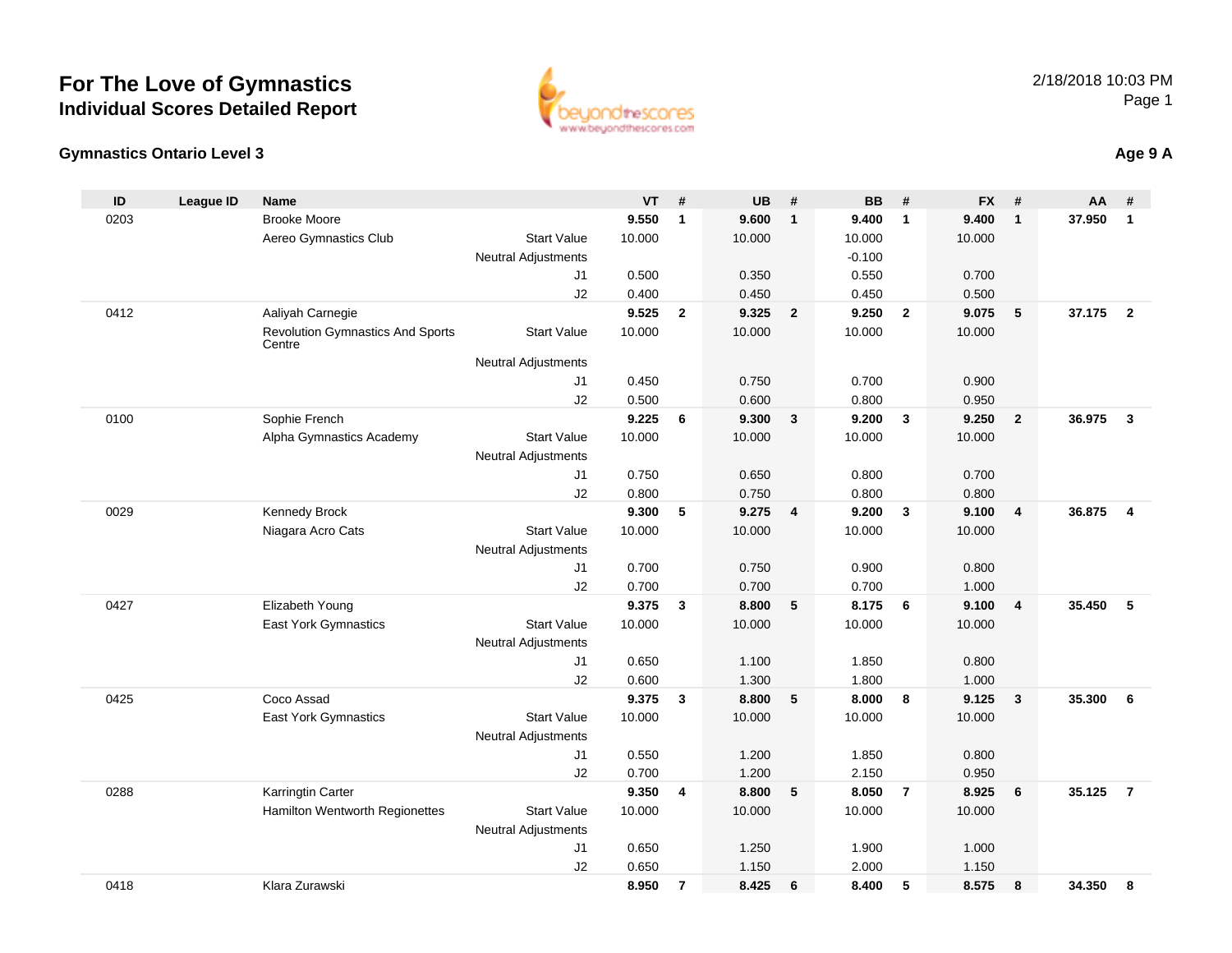

|      | <b>Revolution Gymnastics And Sports</b><br>Centre | <b>Start Value</b>         | 10.000  | 10.000 |     | 10.000 |    | 10.000 |        |     |  |
|------|---------------------------------------------------|----------------------------|---------|--------|-----|--------|----|--------|--------|-----|--|
|      |                                                   | <b>Neutral Adjustments</b> |         |        |     |        |    |        |        |     |  |
|      |                                                   | J1                         | 1.100   | 1.550  |     | 1.500  |    | 1.450  |        |     |  |
|      |                                                   | J2                         | 1.000   | 1.600  |     | 1.700  |    | 1.400  |        |     |  |
| 0323 | Chanel Gordon                                     |                            | 8.450 8 | 6.550  | - 7 | 8.475  | -4 | 8.700  | 32.175 | - 9 |  |
|      | London Gym Academy                                | <b>Start Value</b>         | 10.000  | 10.000 |     | 10.000 |    | 10.000 |        |     |  |
|      |                                                   | <b>Neutral Adjustments</b> |         |        |     |        |    |        |        |     |  |
|      |                                                   | J1                         | 1.400   | 3.400  |     | 1.600  |    | 1.200  |        |     |  |
|      |                                                   | J2                         | 1.700   | 3.500  |     | 1.450  |    | 1.400  |        |     |  |

### **Gymnastics Ontario Level 3**

| ID   | <b>League ID</b> | Name                                              |                            | <b>VT</b> | #              | <b>UB</b> | #                       | <b>BB</b> | #              | <b>FX</b> | #              | <b>AA</b> | #                       |
|------|------------------|---------------------------------------------------|----------------------------|-----------|----------------|-----------|-------------------------|-----------|----------------|-----------|----------------|-----------|-------------------------|
| 0204 |                  | McKenna Montaque                                  |                            | 9.300     | 6              | 9.675     | $\overline{1}$          | 9.675     | $\mathbf{1}$   | 9.300     | $\mathbf{1}$   | 37.950    | $\mathbf{1}$            |
|      |                  | Aereo Gymnastics Club                             | <b>Start Value</b>         | 10.000    |                | 10.000    |                         | 10.000    |                | 10.000    |                |           |                         |
|      |                  |                                                   | <b>Neutral Adjustments</b> |           |                |           |                         |           |                |           |                |           |                         |
|      |                  |                                                   | J1                         | 0.800     |                | 0.300     |                         | 0.300     |                | 0.800     |                |           |                         |
|      |                  |                                                   | J2                         | 0.600     |                | 0.350     |                         | 0.350     |                | 0.600     |                |           |                         |
| 0413 |                  | <b>Esmee Wells</b>                                |                            | 9.400     | 4              | 9.550     | $\overline{2}$          | 9.275     | $\mathbf{3}$   | 9.150     | 4              | 37.375    | $\overline{2}$          |
|      |                  | <b>Revolution Gymnastics And Sports</b><br>Centre | <b>Start Value</b>         | 10.000    |                | 10.000    |                         | 10.000    |                | 10.000    |                |           |                         |
|      |                  |                                                   | Neutral Adjustments        |           |                |           |                         |           |                |           |                |           |                         |
|      |                  |                                                   | J1                         | 0.500     |                | 0.450     |                         | 0.800     |                | 0.800     |                |           |                         |
|      |                  |                                                   | J2                         | 0.700     |                | 0.450     |                         | 0.650     |                | 0.900     |                |           |                         |
| 0352 |                  | Jayen Lapcevich                                   |                            | 9.550     | $\overline{2}$ | 9.325     | $\overline{\mathbf{3}}$ | 8.600     | 9              | 9.175     | $\mathbf{3}$   | 36.650    | $\overline{\mathbf{3}}$ |
|      |                  | Aspire Gymnastics                                 | <b>Start Value</b>         | 10.000    |                | 10.000    |                         | 10.000    |                | 10.000    |                |           |                         |
|      |                  |                                                   | <b>Neutral Adjustments</b> |           |                |           |                         |           |                |           |                |           |                         |
|      |                  |                                                   | J1                         | 0.400     |                | 0.750     |                         | 1.350     |                | 0.850     |                |           |                         |
|      |                  |                                                   | J2                         | 0.500     |                | 0.600     |                         | 1.450     |                | 0.800     |                |           |                         |
| 0033 |                  | April Crichton                                    |                            | 9.150     | $\overline{7}$ | 9.250     | $\overline{4}$          | 8.900     | 6              | 9.200     | $\overline{2}$ | 36.500    | $\overline{4}$          |
|      |                  | Niagara Acro Cats                                 | <b>Start Value</b>         | 10.000    |                | 10.000    |                         | 10.000    |                | 10.000    |                |           |                         |
|      |                  |                                                   | <b>Neutral Adjustments</b> |           |                |           |                         |           |                |           |                |           |                         |
|      |                  |                                                   | J1                         | 0.850     |                | 0.650     |                         | 1.150     |                | 0.700     |                |           |                         |
|      |                  |                                                   | J2                         | 0.850     |                | 0.850     |                         | 1.050     |                | 0.900     |                |           |                         |
| 0417 |                  | <b>Rachel Frost</b>                               |                            | 8.750     | 8              | 9.325     | $\overline{\mathbf{3}}$ | 9.300     | $\overline{2}$ | 8.850     | $\overline{7}$ | 36.225    | 5                       |
|      |                  | <b>Revolution Gymnastics And Sports</b><br>Centre | <b>Start Value</b>         | 10.000    |                | 10.000    |                         | 10.000    |                | 10.000    |                |           |                         |
|      |                  |                                                   | Neutral Adjustments        |           |                |           |                         |           |                |           |                |           |                         |
|      |                  |                                                   | J1                         | 1.300     |                | 0.600     |                         | 0.800     |                | 1.200     |                |           |                         |

**Age 9 B**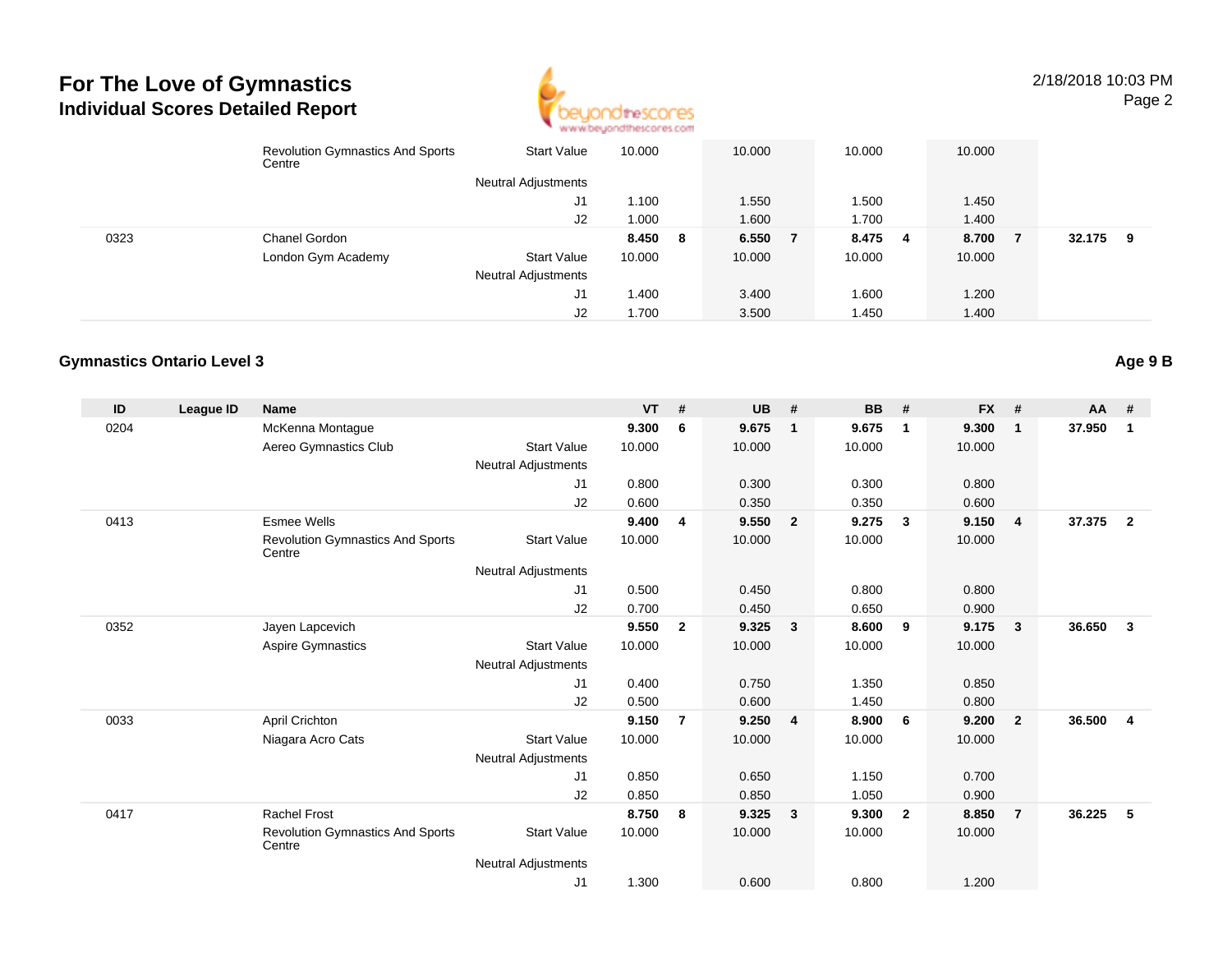

|      |                                       | J2                         | 1.200  |                | 0.750  |                | 0.600    |                | 1.100  |                |           |                |
|------|---------------------------------------|----------------------------|--------|----------------|--------|----------------|----------|----------------|--------|----------------|-----------|----------------|
| 0321 | Daria Chambers                        |                            | 9.575  | 1              | 8.425  | $\overline{7}$ | 9.150    | $\overline{4}$ | 8.900  | 6              | 36.050    | - 6            |
|      | London Gym Academy                    | <b>Start Value</b>         | 10.000 |                | 10.000 |                | 10.000   |                | 10.000 |                |           |                |
|      |                                       | Neutral Adjustments        |        |                |        |                |          |                |        |                |           |                |
|      |                                       | J1                         | 0.500  |                | 1.600  |                | 0.900    |                | 1.000  |                |           |                |
|      |                                       | J2                         | 0.350  |                | 1.550  |                | 0.800    |                | 1.200  |                |           |                |
| 0284 | Skye Farago                           |                            | 9.350  | 5              | 8.900  | 5              | 8.625    | 8              | 9.000  | 5              | 35.875    | $\overline{7}$ |
|      | Hamilton Wentworth Regionettes        | <b>Start Value</b>         | 10.000 |                | 10.000 |                | 10.000   |                | 10.000 |                |           |                |
|      |                                       | <b>Neutral Adjustments</b> |        |                |        |                | $-0.100$ |                |        |                |           |                |
|      |                                       | J1                         | 0.600  |                | 1.200  |                | 1.250    |                | 0.900  |                |           |                |
|      |                                       | J2                         | 0.700  |                | 1.000  |                | 1.300    |                | 1.100  |                |           |                |
| 0322 | <b>Madeline Davies</b>                |                            | 9.450  | 3              | 8.725  | 6              | 7.925    | 10             | 8.850  | $\overline{7}$ | 34.950    | 8              |
|      | London Gym Academy                    | <b>Start Value</b>         | 10.000 |                | 10.000 |                | 10.000   |                | 10.000 |                |           |                |
|      |                                       | Neutral Adjustments        |        |                |        |                |          |                |        |                |           |                |
|      |                                       | J1                         | 0.600  |                | 1.300  |                | 2.100    |                | 1.100  |                |           |                |
|      |                                       | J2                         | 0.500  |                | 1.250  |                | 2.050    |                | 1.200  |                |           |                |
| 0289 | Ava Hendriks                          |                            | 9.150  | $\overline{7}$ | 7.900  | 9              | 8.725    | $\overline{7}$ | 9.000  | $-5$           | 34.775    | 9              |
|      | <b>Hamilton Wentworth Regionettes</b> | <b>Start Value</b>         | 10.000 |                | 10.000 |                | 10.000   |                | 10.000 |                |           |                |
|      |                                       | Neutral Adjustments        |        |                |        |                |          |                |        |                |           |                |
|      |                                       | J1                         | 0.850  |                | 2.200  |                | 1.300    |                | 1.000  |                |           |                |
|      |                                       | J2                         | 0.850  |                | 2.000  |                | 1.250    |                | 1.000  |                |           |                |
| 0445 | Abigail Treiber                       |                            | 8.625  | 9              | 8.300  | 8              | 8.925    | 5              | 8.850  | $\overline{7}$ | 34.700 10 |                |
|      | Halton Hills Gymnastic Centre         | <b>Start Value</b>         | 10.000 |                | 10.000 |                | 10.000   |                | 10.000 |                |           |                |
|      |                                       | Neutral Adjustments        |        |                |        |                |          |                |        |                |           |                |
|      |                                       | J1                         | 1.250  |                | 1.800  |                | 1.200    |                | 1.050  |                |           |                |
|      |                                       | J2                         | 1.500  |                | 1.600  |                | 0.950    |                | 1.250  |                |           |                |

### **Gymnastics Ontario Level 3**

| ID   | League ID | <b>Name</b>                    |                            | $VT$ # |   | $UB$ #    | <b>BB</b> | # | $FX$ # |                | <b>AA</b> | #                       |
|------|-----------|--------------------------------|----------------------------|--------|---|-----------|-----------|---|--------|----------------|-----------|-------------------------|
| 0292 |           | Téa Papalia                    |                            | 9.775  |   | 9.500     | 8.800 4   |   | 9.325  |                | 37.400    |                         |
|      |           | Hamilton Wentworth Regionettes | <b>Start Value</b>         | 10.000 |   | 10.000    | 10.000    |   | 10.000 |                |           |                         |
|      |           |                                | <b>Neutral Adjustments</b> |        |   |           |           |   |        |                |           |                         |
|      |           |                                | J1                         | 0.200  |   | 0.500     | 1.150     |   | 0.650  |                |           |                         |
|      |           |                                | J2                         | 0.250  |   | 0.500     | 1.250     |   | 0.700  |                |           |                         |
| 0025 |           | Jordyn Geroux                  |                            | 9.400  | 3 | $9.325$ 2 | 9.300     |   | 9.200  | $\overline{4}$ | 37.225    | $\overline{\mathbf{2}}$ |
|      |           | Niagara Acro Cats              | <b>Start Value</b>         | 10.000 |   | 10.000    | 10.000    |   | 10.000 |                |           |                         |
|      |           |                                | <b>Neutral Adjustments</b> |        |   |           |           |   |        |                |           |                         |
|      |           |                                | J1                         | 0.600  |   | 0.700     | 0.750     |   | 0.700  |                |           |                         |

**Age 12**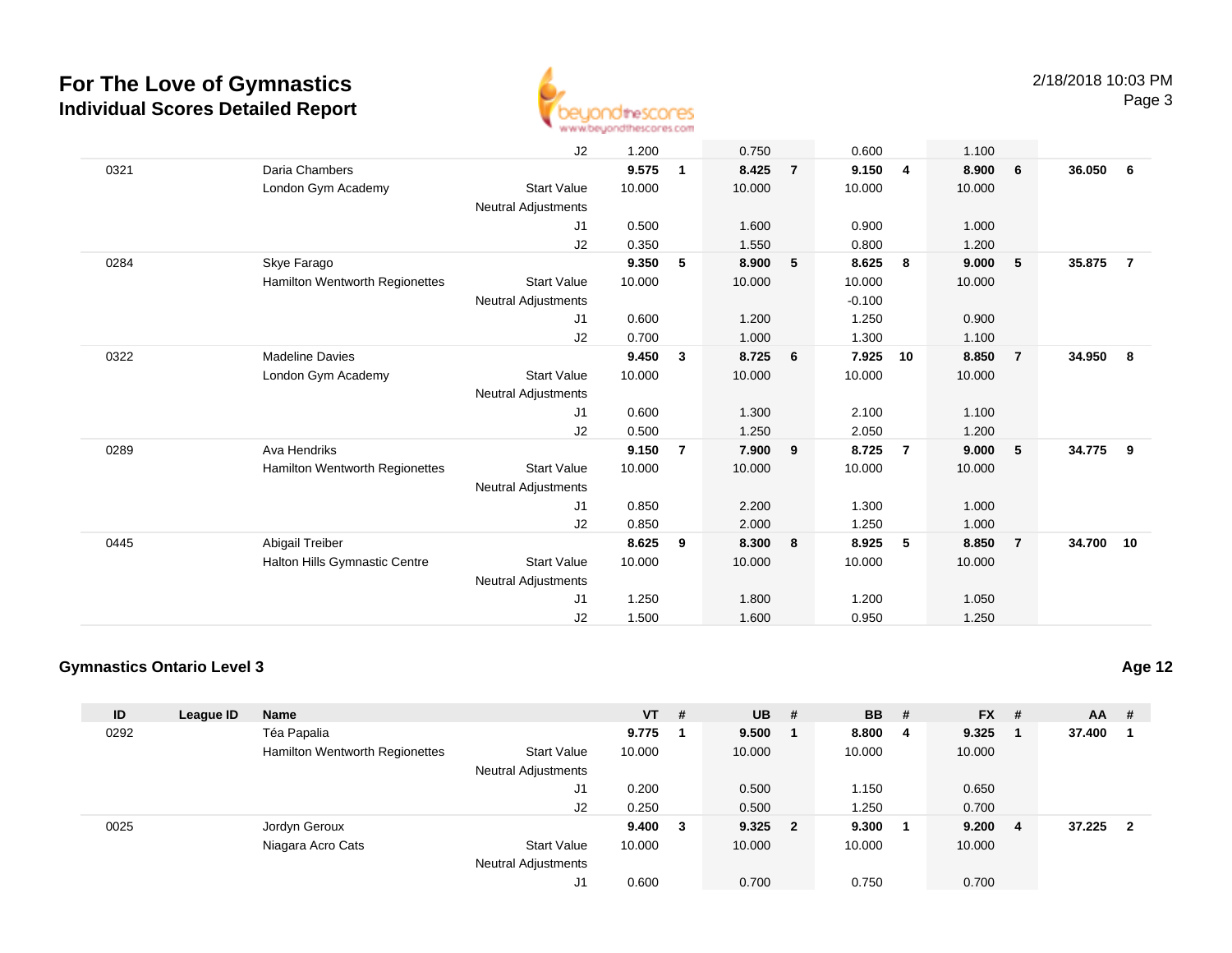

|      |                                       | J2                         | 0.600  |                | 0.650  |                 | 0.650    |                         | 0.900  |                |        |                |
|------|---------------------------------------|----------------------------|--------|----------------|--------|-----------------|----------|-------------------------|--------|----------------|--------|----------------|
| 0096 | Miranda Gale                          |                            | 9.150  | 10             | 9.100  | $5\phantom{.0}$ | 8.975    | $\mathbf{3}$            | 9.300  | $\overline{2}$ | 36.525 | $\mathbf{3}$   |
|      | Alpha Gymnastics Academy              | <b>Start Value</b>         | 10.000 |                | 10.000 |                 | 10.000   |                         | 10.000 |                |        |                |
|      |                                       | <b>Neutral Adjustments</b> |        |                |        |                 |          |                         |        |                |        |                |
|      |                                       | J1                         | 0.750  |                | 0.800  |                 | 1.150    |                         | 0.700  |                |        |                |
|      |                                       | J2                         | 0.950  |                | 1.000  |                 | 0.900    |                         | 0.700  |                |        |                |
| 0290 | Sara Zwicker                          |                            | 9.375  | 4              | 9.100  | 5               | 8.750    | 6                       | 8.850  | 8              | 36.075 | $\overline{4}$ |
|      | <b>Hamilton Wentworth Regionettes</b> | <b>Start Value</b>         | 10.000 |                | 10.000 |                 | 10.000   |                         | 10.000 |                |        |                |
|      |                                       | <b>Neutral Adjustments</b> |        |                |        |                 |          |                         |        |                |        |                |
|      |                                       | J1                         | 0.600  |                | 0.900  |                 | 1.350    |                         | 1.100  |                |        |                |
|      |                                       | J2                         | 0.650  |                | 0.900  |                 | 1.150    |                         | 1.200  |                |        |                |
| 0293 | Sierra Kizilian                       |                            | 9.150  | 10             | 8.775  | $\overline{7}$  | 9.175    | $\overline{\mathbf{2}}$ | 8.750  | 10             | 35.850 | 5              |
|      | Hamilton Wentworth Regionettes        | <b>Start Value</b>         | 10.000 |                | 10.000 |                 | 10.000   |                         | 10.000 |                |        |                |
|      |                                       | <b>Neutral Adjustments</b> |        |                |        |                 |          |                         |        |                |        |                |
|      |                                       | J1                         | 0.900  |                | 1.300  |                 | 0.950    |                         | 1.200  |                |        |                |
|      |                                       | J2                         | 0.800  |                | 1.150  |                 | 0.700    |                         | 1.300  |                |        |                |
| 0165 | Reese Running                         |                            | 9.300  | $\overline{7}$ | 9.125  | $\overline{4}$  | 8.775    | 5                       | 8.600  | 11             | 35.800 | 6              |
|      | Woodstock Gym Club                    | <b>Start Value</b>         | 10.000 |                | 10.000 |                 | 10.000   |                         | 10.000 |                |        |                |
|      |                                       | <b>Neutral Adjustments</b> |        |                |        |                 |          |                         |        |                |        |                |
|      |                                       | J1                         | 0.600  |                | 0.900  |                 | 1.250    |                         | 1.350  |                |        |                |
|      |                                       | J2                         | 0.800  |                | 0.850  |                 | 1.200    |                         | 1.450  |                |        |                |
| 0201 | Olivia Mustonen                       |                            | 9.175  | 9              | 8.875  | 6               | 8.750    | 6                       | 8.875  | $\overline{7}$ | 35.675 | $\overline{7}$ |
|      | <b>Simcoe Gliders Gymnastics</b>      | <b>Start Value</b>         | 10.000 |                | 10.000 |                 | 10.000   |                         | 10.000 |                |        |                |
|      |                                       | <b>Neutral Adjustments</b> |        |                |        |                 |          |                         |        |                |        |                |
|      |                                       | J1                         | 0.850  |                | 1.250  |                 | 1.350    |                         | 1.100  |                |        |                |
|      |                                       | J2                         | 0.800  |                | 1.000  |                 | 1.150    |                         | 1.150  |                |        |                |
| 0200 | Nora Rassenburg                       |                            | 9.325  | 6              | 9.150  | 3               | 8.025    | - 11                    | 9.100  | $\sqrt{5}$     | 35.600 | 8              |
|      | Simcoe Gliders Gymnastics             | <b>Start Value</b>         | 10.000 |                | 10.000 |                 | 10.000   |                         | 10.000 |                |        |                |
|      |                                       | <b>Neutral Adjustments</b> |        |                |        |                 | $-0.100$ |                         |        |                |        |                |
|      |                                       | J1                         | 0.650  |                | 0.750  |                 | 1.800    |                         | 0.900  |                |        |                |
|      |                                       | J2                         | 0.700  |                | 0.950  |                 | 1.950    |                         | 0.900  |                |        |                |
| 0198 | Olivia Thurgood-Bilopavlovic          |                            | 9.550  | $\overline{2}$ | 8.325  | 10              | 8.225    | $_{9}$                  | 9.275  | $\mathbf{3}$   | 35.375 | 9              |
|      | Simcoe Gliders Gymnastics             | <b>Start Value</b>         | 10.000 |                | 10.000 |                 | 10.000   |                         | 10.000 |                |        |                |
|      |                                       | <b>Neutral Adjustments</b> |        |                |        |                 |          |                         |        |                |        |                |
|      |                                       | J1                         | 0.400  |                | 1.700  |                 | 1.650    |                         | 0.700  |                |        |                |
|      |                                       | J2                         | 0.500  |                | 1.650  |                 | 1.900    |                         | 0.750  |                |        |                |
| 0282 | <b>Madison Harris</b>                 |                            | 9.250  | 8              | 8.550  | 8               | 8.175    | 10                      | 8.950  | 6              | 34.925 | 10             |
|      | Hamilton Wentworth Regionettes        | <b>Start Value</b>         | 10.000 |                | 10.000 |                 | 10.000   |                         | 10.000 |                |        |                |
|      |                                       | <b>Neutral Adjustments</b> |        |                |        |                 |          |                         |        |                |        |                |
|      |                                       | J1                         | 0.700  |                | 1.400  |                 | 1.700    |                         | 1.000  |                |        |                |
|      |                                       |                            |        |                |        |                 |          |                         |        |                |        |                |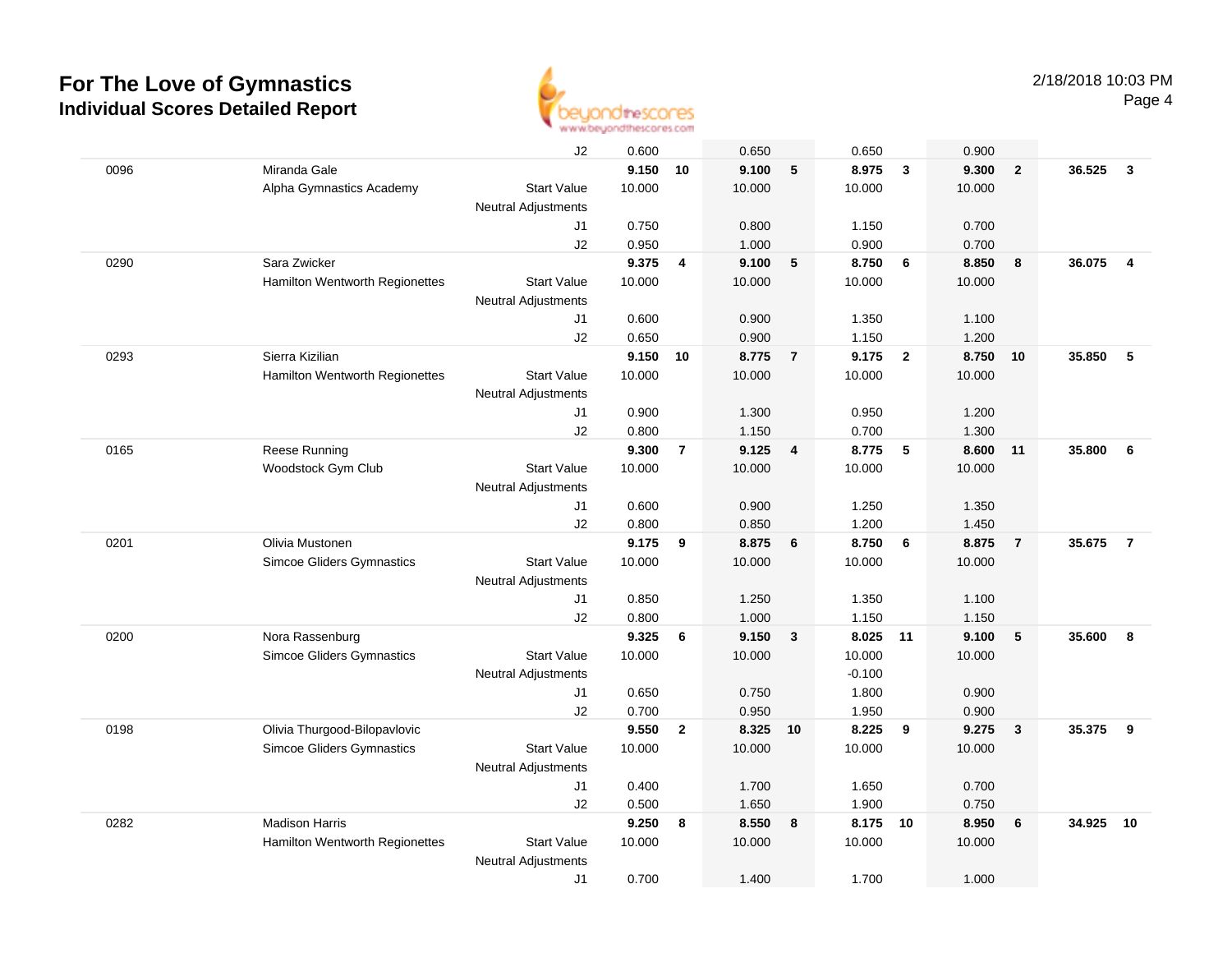

|      |                          | J2                         | 0.800  |    | 1.500    |    | 1.950    |    | 1.100    |     |           |  |
|------|--------------------------|----------------------------|--------|----|----------|----|----------|----|----------|-----|-----------|--|
| 0186 | Mia Mazzone              |                            | 9.350  | 5  | 8.450 9  |    | 8.250    | -8 | 8.500 12 |     | 34.550 11 |  |
|      | Horizons Gymnastics      | <b>Start Value</b>         | 10.000 |    | 10.000   |    | 10.000   |    | 10.000   |     |           |  |
|      |                          | <b>Neutral Adjustments</b> |        |    |          |    |          |    |          |     |           |  |
|      |                          | J <sub>1</sub>             | 0.600  |    | 1.500    |    | 1.550    |    | 1.400    |     |           |  |
|      |                          | J2                         | 0.700  |    | 1.600    |    | 1.950    |    | 1.600    |     |           |  |
| 0161 | Hannah Malott            |                            | 8.900  | 11 | 7.900    | 12 | 8.650    | -7 | 8.800    | - 9 | 34.250 12 |  |
|      | Woodstock Gym Club       | <b>Start Value</b>         | 10.000 |    | 10.000   |    | 10.000   |    | 10.000   |     |           |  |
|      |                          | <b>Neutral Adjustments</b> |        |    |          |    |          |    |          |     |           |  |
|      |                          | J1                         | 1.050  |    | 2.000    |    | 1.450    |    | 1.100    |     |           |  |
|      |                          | J2                         | 1.150  |    | 2.200    |    | 1.250    |    | 1.300    |     |           |  |
| 0099 | Lily Holland             |                            | 8.900  | 11 | 7.950 11 |    | 7.825    | 12 | 9.100 5  |     | 33.775 13 |  |
|      | Alpha Gymnastics Academy | <b>Start Value</b>         | 10.000 |    | 10.000   |    | 10.000   |    | 10.000   |     |           |  |
|      |                          | <b>Neutral Adjustments</b> |        |    |          |    | $-0.100$ |    |          |     |           |  |
|      |                          | J <sub>1</sub>             | 1.100  |    | 2.000    |    | 2.000    |    | 1.000    |     |           |  |
|      |                          | J2                         | 1.100  |    | 2.100    |    | 2.150    |    | 0.800    |     |           |  |

#### **Gymnastics Ontario Level 3**

**ID League ID Name VT # UB # BB # FX # AA #** 0428 Pippa Lin **9.600 <sup>1</sup> 9.550 <sup>3</sup> 9.450 <sup>2</sup> 9.200 <sup>4</sup> 37.800 <sup>1</sup>** East York Gymnastics Start Valuee 10.000 10.000 10.000 10.000 Neutral Adjustments J1 0.400 0.400 0.600 0.800 J2 0.400 0.500 0.500 0.800 0184 Isabella Mann **9.300 <sup>6</sup> 9.600 <sup>1</sup> 9.225 <sup>5</sup> 9.275 <sup>2</sup> 37.400 <sup>2</sup>** Horizons Gymnastics Start Valuee 10.000 10.000 10.000 10.000 Neutral Adjustments J1 0.700 0.400 0.750 0.700 J2 0.700 0.400 0.800 0.750 0443 Isabella Malloch **9.475 <sup>2</sup> 9.025 <sup>6</sup> 9.400 <sup>3</sup> 9.400 <sup>1</sup> 37.300 <sup>3</sup>** Halton Hills Gymnastic Centre Start Value 10.000 10.000 10.000 10.000 Neutral Adjustments J1 0.500 0.950 0.600 0.500 J2 0.550 1.000 0.600 0.700 0354 Addison McPherson **9.450 <sup>3</sup> 9.050 <sup>5</sup> 9.525 <sup>1</sup> 9.250 <sup>3</sup> 37.275 <sup>4</sup>** Aspire Gymnastics Start Valuee 10.000 10.000 10.000 10.000 Neutral Adjustments J10.500 0.950 0.550 0.850

**Age 10 A**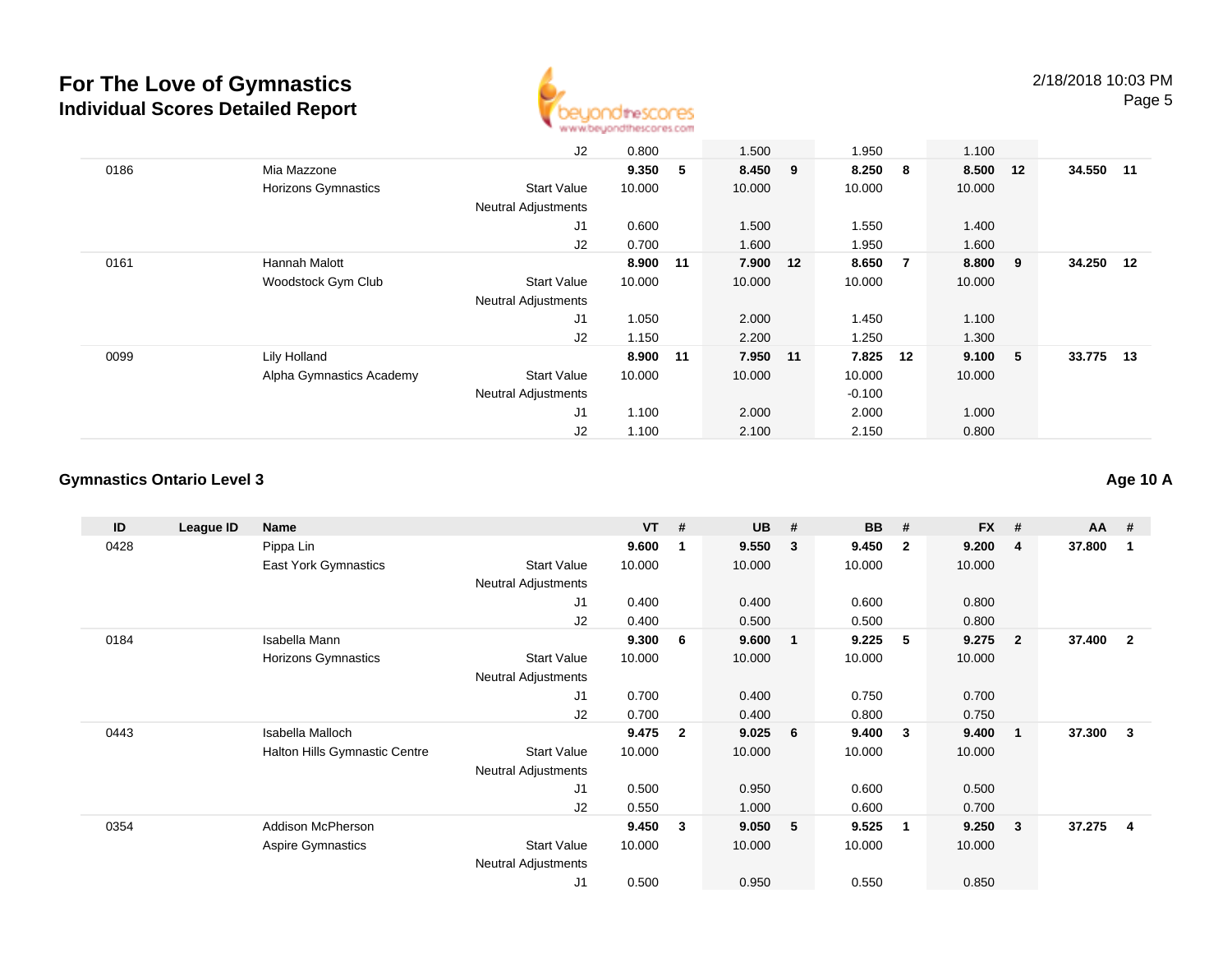

|      |                                       | J2                         | 0.600  |                | 0.950    |                         | 0.400    |                | 0.650  |                         |        |                |
|------|---------------------------------------|----------------------------|--------|----------------|----------|-------------------------|----------|----------------|--------|-------------------------|--------|----------------|
| 0031 | Sierra Schertzing                     |                            | 9.250  | $\overline{7}$ | 9.575    | $\overline{2}$          | 9.350    | $\overline{4}$ | 8.850  | 6                       | 37.025 | 5              |
|      | Niagara Acro Cats                     | <b>Start Value</b>         | 10.000 |                | 10.000   |                         | 10.000   |                | 10.000 |                         |        |                |
|      |                                       | <b>Neutral Adjustments</b> |        |                |          |                         |          |                |        |                         |        |                |
|      |                                       | J1                         | 0.700  |                | 0.500    |                         | 0.600    |                | 1.200  |                         |        |                |
|      |                                       | J2                         | 0.800  |                | 0.350    |                         | 0.700    |                | 1.100  |                         |        |                |
| 0444 | Jesse Vallance                        |                            | 9.425  | 4              | 9.150    | $\overline{\mathbf{4}}$ | 9.175    | $\overline{7}$ | 9.200  | $\overline{\mathbf{4}}$ | 36.950 | 6              |
|      | Halton Hills Gymnastic Centre         | <b>Start Value</b>         | 10.000 |                | 10.000   |                         | 10.000   |                | 10.000 |                         |        |                |
|      |                                       | Neutral Adjustments        |        |                |          |                         |          |                |        |                         |        |                |
|      |                                       | J1                         | 0.550  |                | 0.900    |                         | 0.900    |                | 0.900  |                         |        |                |
|      |                                       | J2                         | 0.600  |                | 0.800    |                         | 0.750    |                | 0.700  |                         |        |                |
| 0325 | Olivia Webb                           |                            | 9.300  | 6              | 8.975    | $\overline{7}$          | 9.150    | - 8            | 8.650  | 8                       | 36.075 | $\overline{7}$ |
|      | London Gym Academy                    | <b>Start Value</b>         | 10.000 |                | 10.000   |                         | 10.000   |                | 10.000 |                         |        |                |
|      |                                       | Neutral Adjustments        |        |                |          |                         |          |                |        |                         |        |                |
|      |                                       | J1                         | 0.700  |                | 1.150    |                         | 1.000    |                | 1.200  |                         |        |                |
|      |                                       | J2                         | 0.700  |                | 0.900    |                         | 0.700    |                | 1.500  |                         |        |                |
| 0318 | Katelyn Whitelaw-Steele               |                            | 9.375  | 5              | 8.225    | 9                       | 9.200    | 6              | 8.900  | 5                       | 35.700 | 8              |
|      | London Gym Academy                    | <b>Start Value</b>         | 10.000 |                | 10.000   |                         | 10.000   |                | 10.000 |                         |        |                |
|      |                                       | <b>Neutral Adjustments</b> |        |                |          |                         |          |                |        |                         |        |                |
|      |                                       | J1                         | 0.650  |                | 1.700    |                         | 0.750    |                | 1.100  |                         |        |                |
|      |                                       | J2                         | 0.600  |                | 1.850    |                         | 0.850    |                | 1.100  |                         |        |                |
| 0283 | Michaela McDonald                     |                            | 8.925  | 10             | 7.900    | 10                      | 9.100    | 9              | 8.700  | $\overline{7}$          | 34.625 | 9              |
|      | <b>Hamilton Wentworth Regionettes</b> | <b>Start Value</b>         | 10.000 |                | 10.000   |                         | 10.000   |                | 10.000 |                         |        |                |
|      |                                       | Neutral Adjustments        |        |                |          |                         |          |                |        |                         |        |                |
|      |                                       | J1                         | 1.150  |                | 2.100    |                         | 0.950    |                | 1.300  |                         |        |                |
|      |                                       | J2                         | 1.000  |                | 2.100    |                         | 0.850    |                | 1.300  |                         |        |                |
| 0276 | Camryn Van Kessel                     |                            | 8.950  | 9              | 8.250    | 8                       | 8.300    | $-11$          | 8.900  | 5                       | 34.400 | 10             |
|      | Hamilton Wentworth Regionettes        | <b>Start Value</b>         | 10.000 |                | 10.000   |                         | 10.000   |                | 10.000 |                         |        |                |
|      |                                       | <b>Neutral Adjustments</b> |        |                |          |                         |          |                |        |                         |        |                |
|      |                                       | J1                         | 1.100  |                | 1.800    |                         | 1.700    |                | 1.200  |                         |        |                |
|      |                                       | J2                         | 1.000  |                | 1.700    |                         | 1.700    |                | 1.000  |                         |        |                |
| 0324 | Jenna Hamm                            |                            | 9.250  | $\overline{7}$ | 7.250 12 |                         | 8.350 10 |                | 8.850  | 6                       | 33.700 | 11             |
|      | London Gym Academy                    | <b>Start Value</b>         | 10.000 |                | 10.000   |                         | 10.000   |                | 10.000 |                         |        |                |
|      |                                       | <b>Neutral Adjustments</b> |        |                |          |                         |          |                |        |                         |        |                |
|      |                                       | J1                         | 0.700  |                | 2.600    |                         | 1.600    |                | 1.200  |                         |        |                |
|      |                                       | J2                         | 0.800  |                | 2.900    |                         | 1.700    |                | 1.100  |                         |        |                |
| 0197 | <b>Annie Thwaites</b>                 |                            | 9.175  | 8              | 7.800    | 11                      | 7.450    | 12             | 8.700  | $\overline{7}$          | 33.125 | 12             |
|      | <b>Simcoe Gliders Gymnastics</b>      | <b>Start Value</b>         | 10.000 |                | 10.000   |                         | 10.000   |                | 10.000 |                         |        |                |
|      |                                       | <b>Neutral Adjustments</b> |        |                |          |                         | $-0.100$ |                |        |                         |        |                |
|      |                                       | J1                         | 0.750  |                | 2.250    |                         | 2.400    |                | 1.300  |                         |        |                |
|      |                                       |                            |        |                |          |                         |          |                |        |                         |        |                |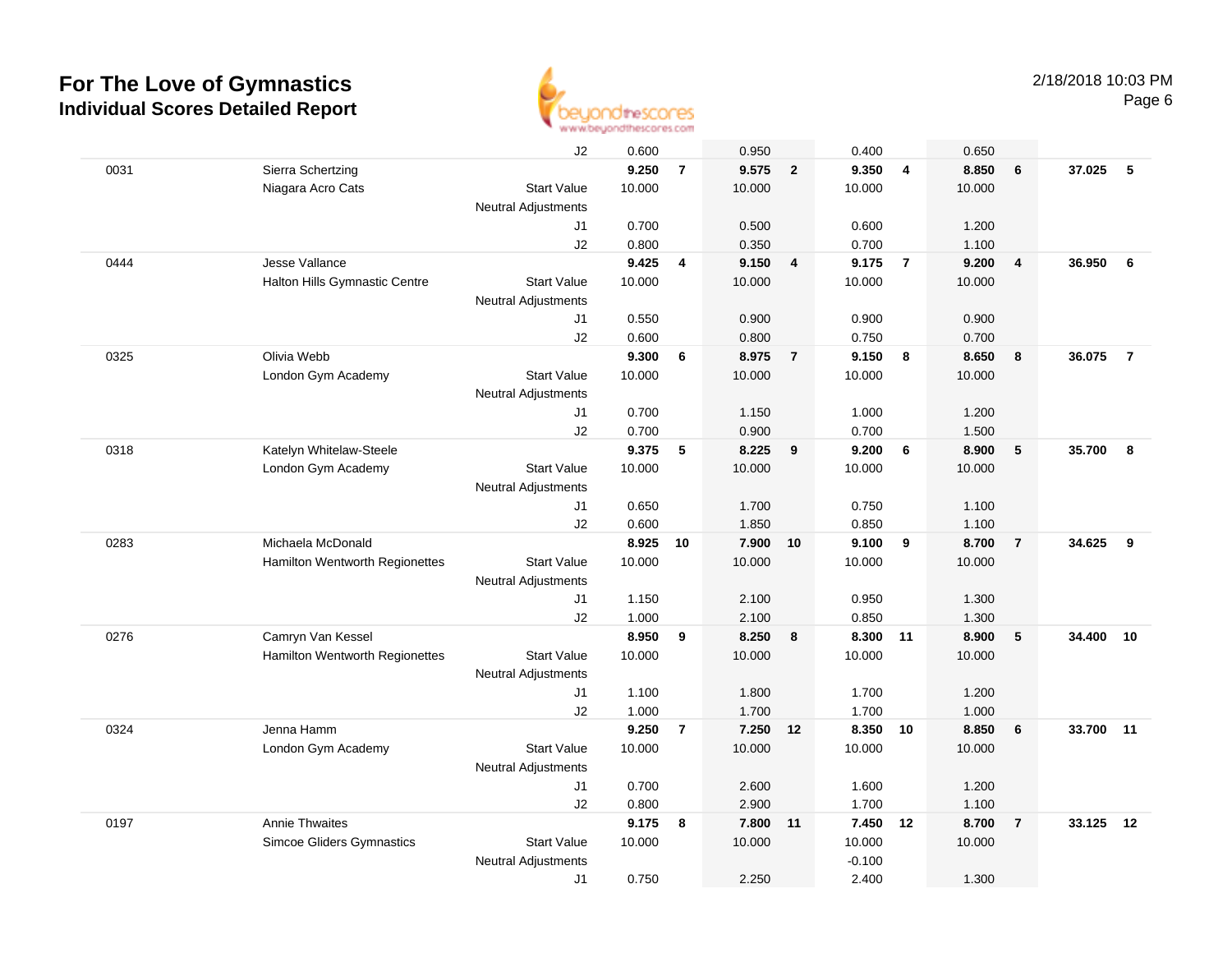

0.900 2.150 2.500 1.300

#### **Gymnastics Ontario Level 3Age 10 B**

| ID   | League ID | <b>Name</b>                      |                                           | <b>VT</b> | #            | <b>UB</b> | #              | <b>BB</b> | #              | <b>FX</b> | #              | AA     | #                       |
|------|-----------|----------------------------------|-------------------------------------------|-----------|--------------|-----------|----------------|-----------|----------------|-----------|----------------|--------|-------------------------|
| 0442 |           | Carly Leadbeater                 |                                           | 9.500     | $\mathbf{2}$ | 9.425     | $\overline{2}$ | 9.500     | $\mathbf{1}$   | 9.525     | 1              | 37.950 | $\mathbf{1}$            |
|      |           | Halton Hills Gymnastic Centre    | <b>Start Value</b>                        | 10.000    |              | 10.000    |                | 10.000    |                | 10.000    |                |        |                         |
|      |           |                                  | Neutral Adjustments                       |           |              |           |                |           |                |           |                |        |                         |
|      |           |                                  | J1                                        | 0.500     |              | 0.600     |                | 0.450     |                | 0.450     |                |        |                         |
|      |           |                                  | J2                                        | 0.500     |              | 0.550     |                | 0.550     |                | 0.500     |                |        |                         |
| 0205 |           | Myrna Romero                     |                                           | 9.550     | $\mathbf{1}$ | 9.450     | $\overline{1}$ | 9.350     | $\overline{2}$ | 9.275     | $\mathbf{3}$   | 37.625 | $\overline{2}$          |
|      |           | Aereo Gymnastics Club            | <b>Start Value</b>                        | 10.000    |              | 10.000    |                | 10.000    |                | 10.000    |                |        |                         |
|      |           |                                  | <b>Neutral Adjustments</b>                |           |              |           |                |           |                |           |                |        |                         |
|      |           |                                  | J1                                        | 0.500     |              | 0.650     |                | 0.550     |                | 0.700     |                |        |                         |
|      |           |                                  | J2                                        | 0.400     |              | 0.450     |                | 0.750     |                | 0.750     |                |        |                         |
| 0317 |           | Shana McKillop                   |                                           | 9.325     | 4            | 9.350     | $\mathbf{3}$   | 9.025     | $\overline{4}$ | 9.150     | 5              | 36.850 | $\mathbf{3}$            |
|      |           | London Gym Academy               | <b>Start Value</b>                        | 10.000    |              | 10.000    |                | 10.000    |                | 10.000    |                |        |                         |
|      |           |                                  | <b>Neutral Adjustments</b>                |           |              |           |                |           |                |           |                |        |                         |
|      |           |                                  | J1                                        | 0.650     |              | 0.600     |                | 1.100     |                | 0.750     |                |        |                         |
|      |           |                                  | J2                                        | 0.700     |              | 0.700     |                | 0.850     |                | 0.950     |                |        |                         |
| 0441 |           | Marina Kalantarova               |                                           | 9.150     | 6            | 9.150     | 6              | 9.100     | $\overline{3}$ | 9.000     | $\overline{7}$ | 36.400 | $\overline{\mathbf{4}}$ |
|      |           | Halton Hills Gymnastic Centre    | <b>Start Value</b>                        | 10.000    |              | 10.000    |                | 10.000    |                | 10.000    |                |        |                         |
|      |           |                                  | <b>Neutral Adjustments</b>                |           |              |           |                |           |                |           |                |        |                         |
|      |           |                                  | J1                                        | 0.900     |              | 0.850     |                | 1.000     |                | 1.000     |                |        |                         |
|      |           |                                  | J2                                        | 0.800     |              | 0.850     |                | 0.800     |                | 1.000     |                |        |                         |
| 0095 |           | Allison Whitehead                |                                           | 9.425     | $\mathbf{3}$ | 8.925     | $\overline{7}$ | 8.925     | 6              | 8.925     | 9              | 36.200 | 5                       |
|      |           | Alpha Gymnastics Academy         | <b>Start Value</b><br>Neutral Adjustments | 10.000    |              | 10.000    |                | 10.000    |                | 10.000    |                |        |                         |
|      |           |                                  | J1                                        | 0.600     |              | 1.000     |                | 1.050     |                | 1.000     |                |        |                         |
|      |           |                                  | J2                                        | 0.550     |              | 1.150     |                | 1.100     |                | 1.150     |                |        |                         |
| 0199 |           | <b>Della Goulet</b>              |                                           | 8.950     | 9            | 8.900     | 8              | 9.000     | 5              | 9.100     | 6              | 35.950 | 6                       |
|      |           | <b>Simcoe Gliders Gymnastics</b> | <b>Start Value</b>                        | 10.000    |              | 10.000    |                | 10.000    |                | 10.000    |                |        |                         |
|      |           |                                  | <b>Neutral Adjustments</b>                |           |              |           |                |           |                |           |                |        |                         |
|      |           |                                  | J1                                        | 1.000     |              | 1.100     |                | 1.150     |                | 1.000     |                |        |                         |
|      |           |                                  | J2                                        | 1.100     |              | 1.100     |                | 0.850     |                | 0.800     |                |        |                         |
| 0030 |           | Alexia Cashmore                  |                                           | 9.325     | 4            | 9.300     | $\overline{4}$ | 8.550     | 9              | 8.700     | 10             | 35.875 | $\overline{7}$          |
|      |           | Niagara Acro Cats                | <b>Start Value</b>                        | 10.000    |              | 10.000    |                | 10.000    |                | 10.000    |                |        |                         |
|      |           |                                  | <b>Neutral Adjustments</b>                |           |              |           |                |           |                |           |                |        |                         |
|      |           |                                  | J <sub>1</sub>                            | 0.750     |              | 0.700     |                | 1.500     |                | 1.300     |                |        |                         |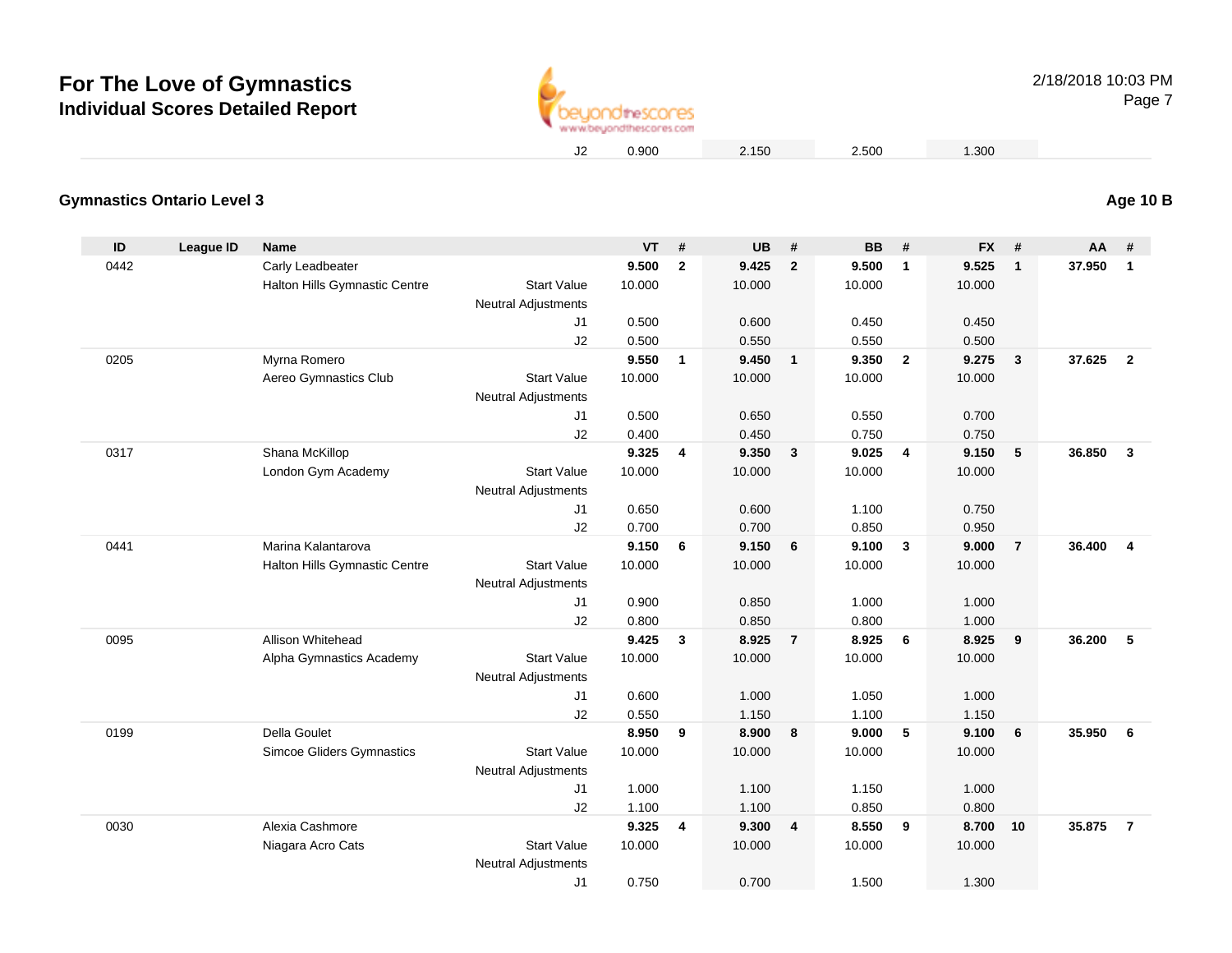

|      |                                | J2                         | 0.600  |                | 0.700    |   | 1.400    |                | 1.300  |                         |           |       |
|------|--------------------------------|----------------------------|--------|----------------|----------|---|----------|----------------|--------|-------------------------|-----------|-------|
| 0320 | Mia Mallet                     |                            | 8.950  | 9              | 9.225    | 5 | 8.225    | 10             | 8.950  | - 8                     | 35.350    | - 8   |
|      | London Gym Academy             | <b>Start Value</b>         | 10.000 |                | 10.000   |   | 10.000   |                | 10.000 |                         |           |       |
|      |                                | <b>Neutral Adjustments</b> |        |                |          |   |          |                |        |                         |           |       |
|      |                                | J1                         | 1.000  |                | 0.950    |   | 1.800    |                | 1.000  |                         |           |       |
|      |                                | J2                         | 1.100  |                | 0.600    |   | 1.750    |                | 1.100  |                         |           |       |
| 0183 | Amelie Castella                |                            | 9.175  | 5              | 8.400 10 |   | 8.750    | $\overline{7}$ | 8.500  | 11                      | 34.825    | - 9   |
|      | Horizons Gymnastics            | <b>Start Value</b>         | 10.000 |                | 10.000   |   | 10.000   |                | 10.000 |                         |           |       |
|      |                                | Neutral Adjustments        |        |                |          |   |          |                |        |                         |           |       |
|      |                                | J1                         | 0.850  |                | 1.700    |   | 1.400    |                | 1.400  |                         |           |       |
|      |                                | J2                         | 0.800  |                | 1.500    |   | 1.100    |                | 1.600  |                         |           |       |
| 0274 | Layla Lavoie                   |                            | 9.125  | $\overline{7}$ | 8.775    | 9 | 7.500    | 11             | 9.300  | $\overline{\mathbf{2}}$ | 34.700 10 |       |
|      | Hamilton Wentworth Regionettes | <b>Start Value</b>         | 10.000 |                | 10.000   |   | 10.000   |                | 10.000 |                         |           |       |
|      |                                | <b>Neutral Adjustments</b> |        |                |          |   |          |                |        |                         |           |       |
|      |                                | J1                         | 0.900  |                | 1.100    |   | 2.300    |                | 0.650  |                         |           |       |
|      |                                | J2                         | 0.850  |                | 1.350    |   | 2.700    |                | 0.750  |                         |           |       |
| 0277 | Karina Stankovic               |                            | 9.075  | 8              | 7.575 11 |   | 8.575    | 8              | 9.200  | $\overline{4}$          | 34.425    | $-11$ |
|      | Hamilton Wentworth Regionettes | <b>Start Value</b>         | 10.000 |                | 10.000   |   | 10.000   |                | 10.000 |                         |           |       |
|      |                                | <b>Neutral Adjustments</b> |        |                |          |   | $-0.200$ |                |        |                         |           |       |
|      |                                | J1                         | 0.850  |                | 2.400    |   | 1.100    |                | 0.900  |                         |           |       |
|      |                                | J2                         | 1.000  |                | 2.450    |   | 1.350    |                | 0.700  |                         |           |       |

### **Gymnastics Ontario Level 3**

**Age 13**

| ID   | League ID | Name                                              |                            | $VT$ # |              | <b>UB</b> | #                       | <b>BB</b> | #                       | <b>FX</b> | #                       | <b>AA</b> | #              |
|------|-----------|---------------------------------------------------|----------------------------|--------|--------------|-----------|-------------------------|-----------|-------------------------|-----------|-------------------------|-----------|----------------|
| 0401 |           | Becca Martin                                      |                            | 9.500  | $\mathbf{2}$ | 9.450     | $\overline{\mathbf{2}}$ | 9.375     | $\overline{\mathbf{2}}$ | 9.150     | -4                      | 37.475    |                |
|      |           | <b>Revolution Gymnastics And Sports</b><br>Centre | <b>Start Value</b>         | 10.000 |              | 10.000    |                         | 10.000    |                         | 10.000    |                         |           |                |
|      |           |                                                   | <b>Neutral Adjustments</b> |        |              |           |                         |           |                         |           |                         |           |                |
|      |           |                                                   | J <sub>1</sub>             | 0.500  |              | 0.450     |                         | 0.750     |                         | 0.800     |                         |           |                |
|      |           |                                                   | J2                         | 0.500  |              | 0.650     |                         | 0.500     |                         | 0.900     |                         |           |                |
| 0400 |           | <b>Avery Sousa</b>                                |                            | 9.575  | 1            | 9.475     |                         | 9.175     | $\mathbf{3}$            | 8.775     | -9                      | 37.000    | $\overline{2}$ |
|      |           | <b>Revolution Gymnastics And Sports</b><br>Centre | <b>Start Value</b>         | 10.000 |              | 10.000    |                         | 10.000    |                         | 10.000    |                         |           |                |
|      |           |                                                   | <b>Neutral Adjustments</b> |        |              |           |                         |           |                         |           |                         |           |                |
|      |           |                                                   | J1                         | 0.450  |              | 0.450     |                         | 0.700     |                         | 1.300     |                         |           |                |
|      |           |                                                   | J2                         | 0.400  |              | 0.600     |                         | 0.950     |                         | 1.150     |                         |           |                |
| 0353 |           | Morgan Van Staalduinen                            |                            | 9.575  | $\mathbf{1}$ | 9.100     | $\overline{\mathbf{3}}$ | 9.125     | $-5$                    | 9.150     | $\overline{\mathbf{4}}$ | 36.950    | 3              |
|      |           | <b>Aspire Gymnastics</b>                          | <b>Start Value</b>         | 10.000 |              | 10.000    |                         | 10.000    |                         | 10.000    |                         |           |                |
|      |           |                                                   | <b>Neutral Adjustments</b> |        |              |           |                         |           |                         |           |                         |           |                |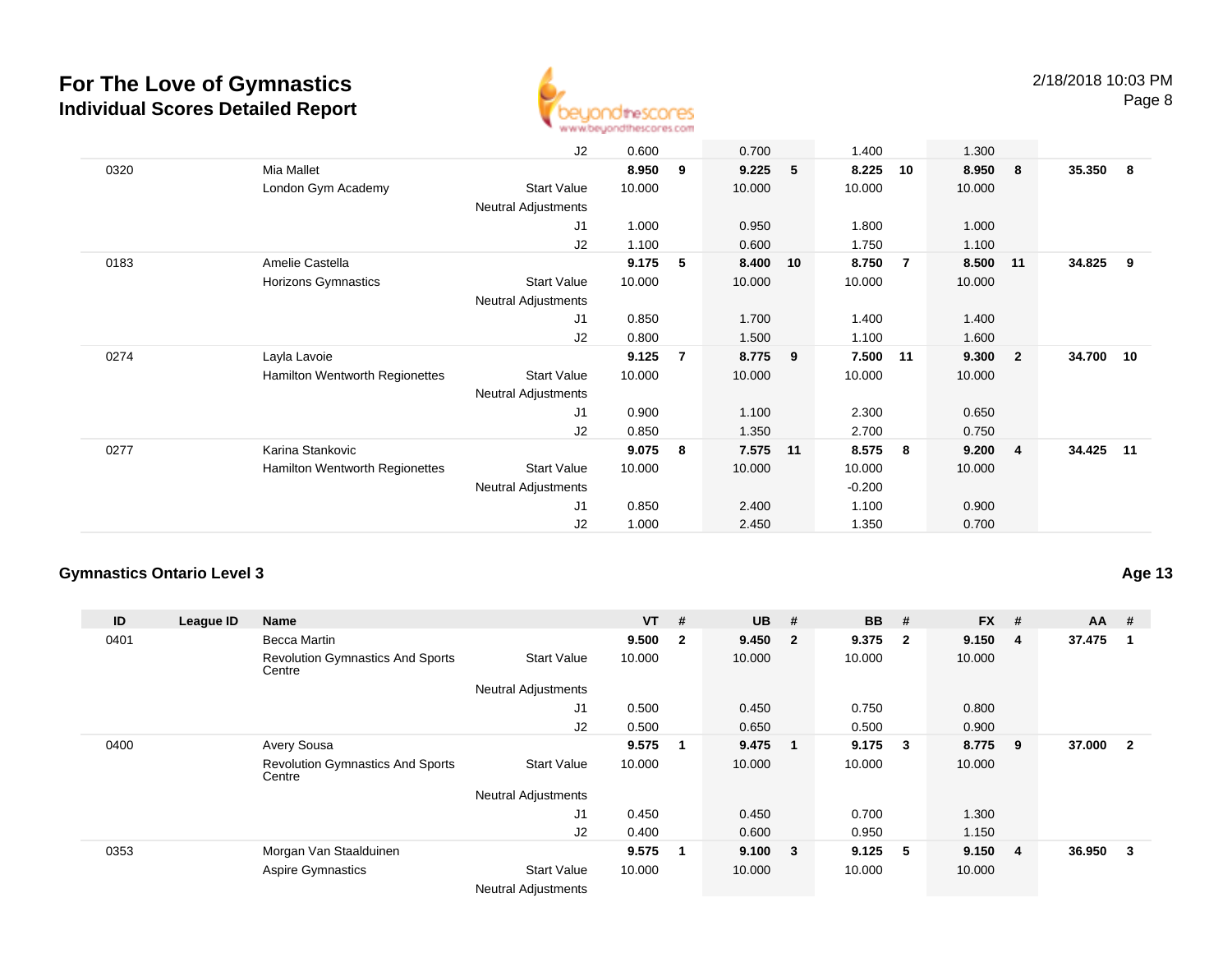

|      |                                         | J1                         | 0.450          |                | 0.900  |                | 0.950          |                         | 0.950          |                 |        |                |
|------|-----------------------------------------|----------------------------|----------------|----------------|--------|----------------|----------------|-------------------------|----------------|-----------------|--------|----------------|
|      |                                         | J2                         | 0.400          |                | 0.900  |                | 0.800          |                         | 0.750          |                 |        |                |
| 0032 | Elo Okafor                              |                            | 9.475          | $\mathbf{3}$   | 9.450  | $\overline{2}$ | 8.500          | 9                       | 9.250          | 3               | 36.675 | $\overline{4}$ |
|      | Niagara Acro Cats                       | <b>Start Value</b>         | 10.000         |                | 10.000 |                | 10.000         |                         | 10.000         |                 |        |                |
|      |                                         | <b>Neutral Adjustments</b> |                |                |        |                | $-0.100$       |                         |                |                 |        |                |
|      |                                         | J1                         | 0.450          |                | 0.600  |                | 1.300          |                         | 0.800          |                 |        |                |
|      |                                         | J2                         | 0.600          |                | 0.500  |                | 1.500          |                         | 0.700          |                 |        |                |
| 0281 | Christie Presendieu                     |                            | 9.450          | 4              | 8.825  | 5              | 8.975          | $\overline{7}$          | 9.400          | $\mathbf{1}$    | 36.650 | 5              |
|      | Hamilton Wentworth Regionettes          | <b>Start Value</b>         | 10.000         |                | 10.000 |                | 10.000         |                         | 10.000         |                 |        |                |
|      |                                         | <b>Neutral Adjustments</b> |                |                |        |                |                |                         |                |                 |        |                |
|      |                                         | J1                         | 0.500          |                | 1.300  |                | 1.050          |                         | 0.650          |                 |        |                |
|      |                                         | J2                         | 0.600          |                | 1.050  |                | 1.000          |                         | 0.550          |                 |        |                |
| 0319 | Keira Loughlean-Tipping                 |                            | 9.100          | 9              | 8.875  | $\overline{4}$ | 9.375          | $\overline{\mathbf{2}}$ | 9.250          | $\mathbf{3}$    | 36.600 | 6              |
|      | London Gym Academy                      | <b>Start Value</b>         | 10.000         |                | 10.000 |                | 10.000         |                         | 10.000         |                 |        |                |
|      |                                         | <b>Neutral Adjustments</b> |                |                | 1.050  |                |                |                         |                |                 |        |                |
|      |                                         | J1<br>J2                   | 0.850<br>0.950 |                | 1.200  |                | 0.700<br>0.550 |                         | 0.700<br>0.800 |                 |        |                |
| 0316 | <b>Natalie Mitchell</b>                 |                            | 9.350          | 6              | 8.450  | 9              | 9.400          | $\overline{1}$          | 9.375          | $\overline{2}$  | 36.575 | $\overline{7}$ |
|      | London Gym Academy                      | <b>Start Value</b>         | 10.000         |                | 10.000 |                | 10.000         |                         | 10.000         |                 |        |                |
|      |                                         | <b>Neutral Adjustments</b> |                |                |        |                |                |                         |                |                 |        |                |
|      |                                         | J1                         | 0.600          |                | 1.500  |                | 0.650          |                         | 0.600          |                 |        |                |
|      |                                         | J2                         | 0.700          |                | 1.600  |                | 0.550          |                         | 0.650          |                 |        |                |
| 0399 | <b>Riley Green</b>                      |                            | 9.425          | 5              | 8.525  | $\overline{7}$ | 9.150          | $\overline{\mathbf{4}}$ | 9.075          | $5\phantom{.0}$ | 36.175 | 8              |
|      | <b>Revolution Gymnastics And Sports</b> | <b>Start Value</b>         | 10.000         |                | 10.000 |                | 10.000         |                         | 10.000         |                 |        |                |
|      | Centre                                  |                            |                |                |        |                |                |                         |                |                 |        |                |
|      |                                         | Neutral Adjustments        |                |                |        |                |                |                         |                |                 |        |                |
|      |                                         | J1                         | 0.550          |                | 1.400  |                | 0.800          |                         | 0.900          |                 |        |                |
|      |                                         | J2                         | 0.600          |                | 1.550  |                | 0.900          |                         | 0.950          |                 |        |                |
| 0160 | Clare Johnson                           |                            | 9.175          | $\overline{7}$ | 8.650  | 6              | 8.875          | 8                       | 8.925          | $\overline{7}$  | 35.625 | 9              |
|      | Woodstock Gym Club                      | <b>Start Value</b>         | 10.000         |                | 10.000 |                | 10.000         |                         | 10.000         |                 |        |                |
|      |                                         | Neutral Adjustments<br>J1  | 0.900          |                | 1.200  |                | 1.000          |                         | 1.200          |                 |        |                |
|      |                                         | J2                         | 0.750          |                | 1.500  |                | 1.250          |                         | 0.950          |                 |        |                |
| 0278 | Aine Doyle                              |                            | 8.850          | 10             | 8.400  | 10             | 9.075          | 6                       | 9.050          | 6               | 35.375 | 10             |
|      | Hamilton Wentworth Regionettes          | <b>Start Value</b>         | 10.000         |                | 10.000 |                | 10.000         |                         | 10.000         |                 |        |                |
|      |                                         | Neutral Adjustments        |                |                |        |                |                |                         |                |                 |        |                |
|      |                                         | J1                         | 1.100          |                | 1.600  |                | 1.050          |                         | 0.900          |                 |        |                |
|      |                                         | J2                         | 1.200          |                | 1.600  |                | 0.800          |                         | 1.000          |                 |        |                |
| 0166 | Katie Vance                             |                            | 9.125          | 8              | 8.075  | 11             | 9.075          | 6                       | 8.900          | 8               | 35.175 | 11             |
|      | Woodstock Gym Club                      | <b>Start Value</b>         | 10.000         |                | 10.000 |                | 10.000         |                         | 10.000         |                 |        |                |
|      |                                         |                            |                |                |        |                |                |                         |                |                 |        |                |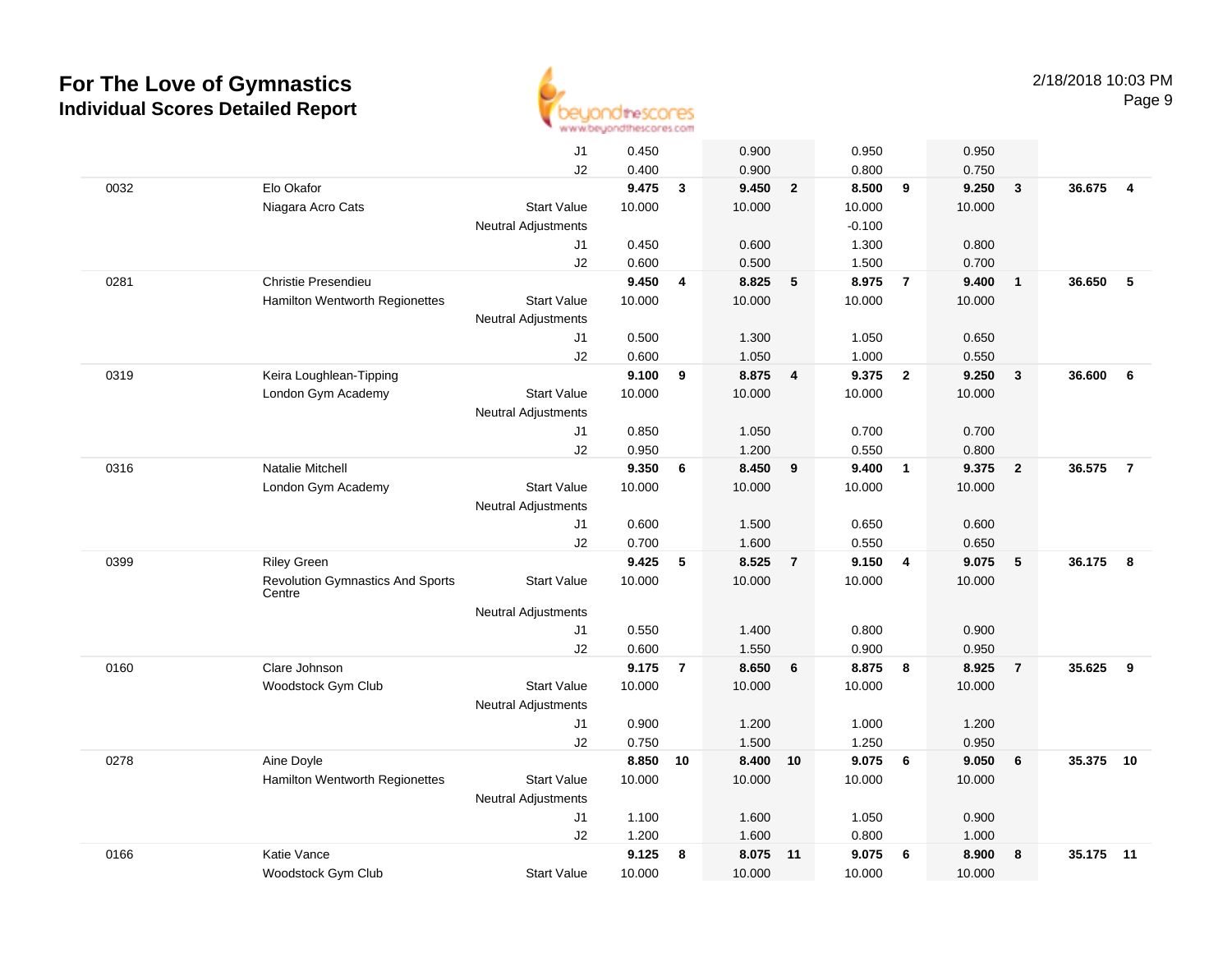

|      |                                       | <b>Neutral Adjustments</b> |          |          |          |             |      |        |      |
|------|---------------------------------------|----------------------------|----------|----------|----------|-------------|------|--------|------|
|      |                                       | J1                         | 0.850    | 1.950    | 1.050    | 1.100       |      |        |      |
|      |                                       | J2                         | 0.900    | 1.900    | 0.800    | 1.100       |      |        |      |
| 0280 | Vanessa Torelli                       |                            | 8.600 12 | 8.000 12 | 8.325    | 8.675<br>10 | 10   | 33.600 | - 12 |
|      | Hamilton Wentworth Regionettes        | <b>Start Value</b>         | 10.000   | 10.000   | 10.000   | 10.000      |      |        |      |
|      |                                       | <b>Neutral Adjustments</b> |          |          |          |             |      |        |      |
|      |                                       | J1                         | 1.300    | 2.100    | 1.750    | 1.250       |      |        |      |
|      |                                       | J2                         | 1.500    | 1.900    | 1.600    | 1.400       |      |        |      |
| 0271 | Alexia Ceridonio                      |                            | 8.800 11 | 8.500 8  | 7.700 11 | 7.950       | - 11 | 32.950 | -13  |
|      | <b>Hamilton Wentworth Regionettes</b> | <b>Start Value</b>         | 10.000   | 10.000   | 10.000   | 10.000      |      |        |      |
|      |                                       | <b>Neutral Adjustments</b> |          |          | $-0.100$ |             |      |        |      |
|      |                                       | J1                         | 1.200    | 1.500    | 2.000    | 2.000       |      |        |      |
|      |                                       | J2                         | 1.200    | 1.500    | 2.400    | 2.100       |      |        |      |

### **Gymnastics Ontario Level 3**

**Age 11 A**

| ID   | League ID | <b>Name</b>                    |                            | <b>VT</b> | # | <b>UB</b> | #              | <b>BB</b> | #                       | <b>FX</b> | #                       | <b>AA</b> | -#             |
|------|-----------|--------------------------------|----------------------------|-----------|---|-----------|----------------|-----------|-------------------------|-----------|-------------------------|-----------|----------------|
| 0027 |           | Selena Anger                   |                            | 9.600     | 1 | 9.725     |                | 8.925     | 3                       | 9.175     | 3                       | 37.425    | 1              |
|      |           | Niagara Acro Cats              | <b>Start Value</b>         | 10.000    |   | 10.000    |                | 10.000    |                         | 10.000    |                         |           |                |
|      |           |                                | Neutral Adjustments        |           |   |           |                | $-0.100$  |                         |           |                         |           |                |
|      |           |                                | J1                         | 0.400     |   | 0.300     |                | 0.950     |                         | 0.850     |                         |           |                |
|      |           |                                | J2                         | 0.400     |   | 0.250     |                | 1.000     |                         | 0.800     |                         |           |                |
| 0355 |           | <b>Addison Hrstic</b>          |                            | 9.400     | 4 | 9.175     | $\mathbf{3}$   | 9.400     | $\overline{\mathbf{1}}$ | 9.350     | $\overline{\mathbf{1}}$ | 37.325    | $\overline{2}$ |
|      |           | Aspire Gymnastics              | <b>Start Value</b>         | 10.000    |   | 10.000    |                | 10.000    |                         | 10.000    |                         |           |                |
|      |           |                                | Neutral Adjustments        |           |   |           |                |           |                         |           |                         |           |                |
|      |           |                                | J1                         | 0.600     |   | 0.800     |                | 0.700     |                         | 0.600     |                         |           |                |
|      |           |                                | J2                         | 0.600     |   | 0.850     |                | 0.500     |                         | 0.700     |                         |           |                |
| 0294 |           | Emma Ratajszyk                 |                            | 9.100     | 6 | 9.025     | 5              | 9.400     | $\overline{\mathbf{1}}$ | 9.325     | $\overline{2}$          | 36.850    | 3              |
|      |           | Hamilton Wentworth Regionettes | <b>Start Value</b>         | 10.000    |   | 10.000    |                | 10.000    |                         | 10.000    |                         |           |                |
|      |           |                                | <b>Neutral Adjustments</b> |           |   |           |                |           |                         |           |                         |           |                |
|      |           |                                | J1                         | 0.900     |   | 0.800     |                | 0.600     |                         | 0.600     |                         |           |                |
|      |           |                                | J2                         | 0.900     |   | 1.150     |                | 0.600     |                         | 0.750     |                         |           |                |
| 0163 |           | Eowynn Fowler                  |                            | 9.425     | 3 | 9.150     | $\overline{4}$ | 9.125     | $\overline{2}$          | 9.075     | 5                       | 36.775    | 4              |
|      |           | Woodstock Gym Club             | <b>Start Value</b>         | 10.000    |   | 10.000    |                | 10.000    |                         | 10.000    |                         |           |                |
|      |           |                                | Neutral Adjustments        |           |   |           |                |           |                         |           |                         |           |                |
|      |           |                                | J1                         | 0.550     |   | 0.750     |                | 0.900     |                         | 1.000     |                         |           |                |
|      |           |                                | J2                         | 0.600     |   | 0.950     |                | 0.850     |                         | 0.850     |                         |           |                |
| 0206 |           | Neva Lalonde                   |                            | 9.425     | 3 | 9.300     | $\overline{2}$ | 9.400     | $\overline{\mathbf{1}}$ | 8.575     | 9                       | 36.700    | 5              |
|      |           | Aereo Gymnastics Club          | <b>Start Value</b>         | 10.000    |   | 10.000    |                | 10.000    |                         | 10.000    |                         |           |                |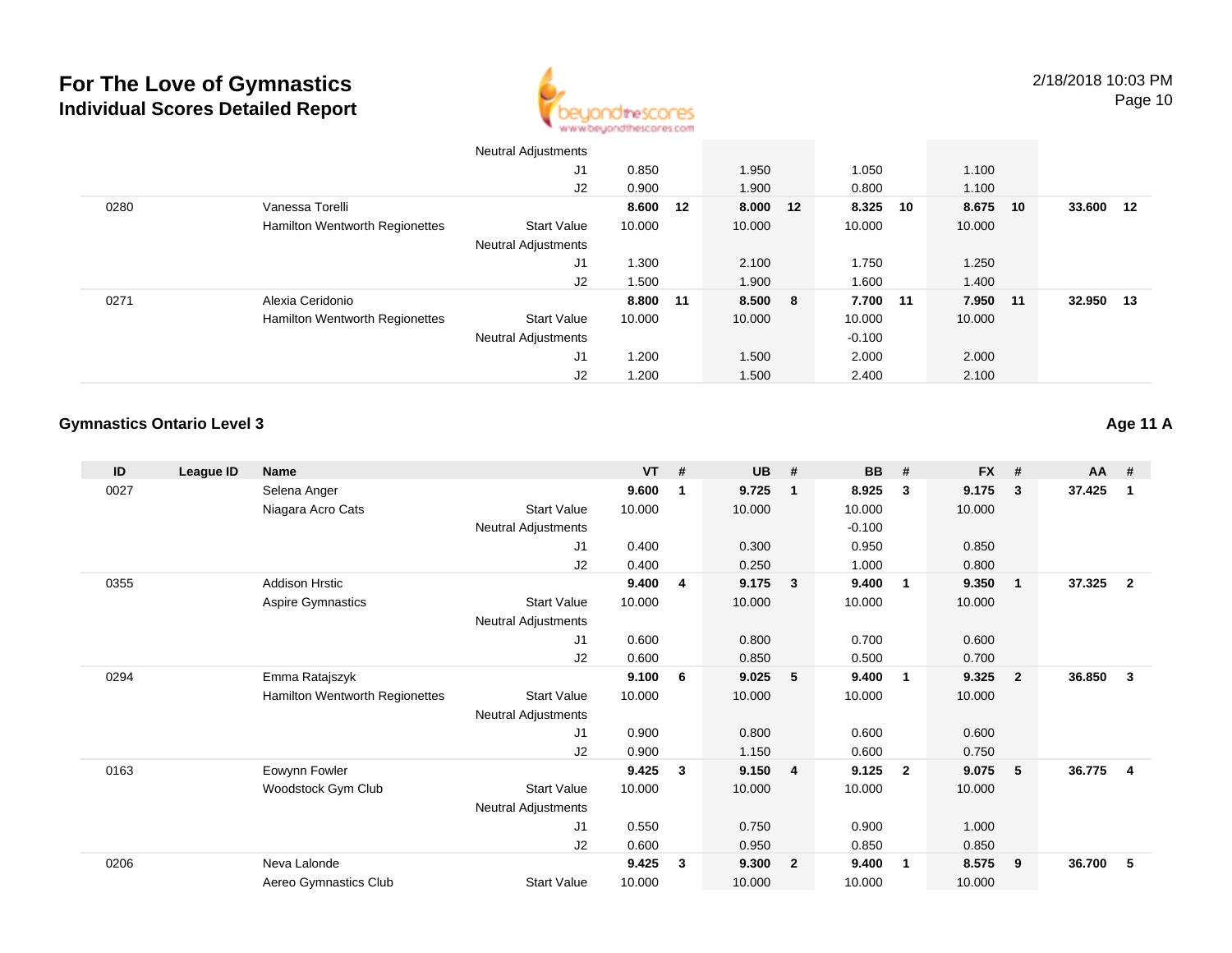0272

0279

0164

0295



Neutral Adjustments J1 0.600 0.700 0.600 1.450 J2 0.550 0.700 0.600 1.400 Halie Mulder **9.550 <sup>2</sup> 8.700 <sup>6</sup> 8.425 <sup>6</sup> 9.050 <sup>6</sup> 35.725 <sup>6</sup>** Hamilton Wentworth Regionettes Start Valuee 10.000 10.000 10.000 10.000 Neutral AdjustmentsJ1 0.400 1.300 1.600 1.000 J2 0.500 1.300 1.550 0.900 Mairead Doyle **9.225 <sup>5</sup> 8.700 <sup>6</sup> 8.450 <sup>5</sup> 9.150 <sup>4</sup> 35.525 <sup>7</sup>** Hamilton Wentworth Regionettes Start Valuee 10.000 10.000 10.000 10.000 Neutral Adjustments J1 0.750 1.300 1.600 0.900 J2 0.800 1.300 1.500 0.800 Madelyn Mitchell **9.225 <sup>5</sup> 7.150 <sup>8</sup> 8.850 <sup>4</sup> 9.000 <sup>7</sup> 34.225 <sup>8</sup>** Woodstock Gym Club Start Value 10.000 10.000 10.000 10.000 Neutral Adjustments J1 0.750 2.800 1.200 0.900 J2 0.800 2.900 1.100 1.100 Malaika Shurland **8.625 <sup>7</sup> 7.875 <sup>7</sup> 8.850 <sup>4</sup> 8.800 <sup>8</sup> 34.150 <sup>9</sup>** Hamilton Wentworth Regionettes Start Valuee 10.000 10.000 10.000 10.000 Neutral Adjustments J1 1.250 2.150 1.150 1.100 J21.500 2.100 1.150 1.300

#### **Gymnastics Ontario Level 3**

**ID League ID Name VT # UB # BB # FX # AA #** 0026 Isabella Pickett **9.650 <sup>1</sup> 9.275 <sup>2</sup> 8.950 <sup>4</sup> 9.125 <sup>6</sup> 37.000 <sup>1</sup>** Niagara Acro Cats Start Valuee 10.000 10.000 10.000 10.000 Neutral Adjustments J1 0.350 0.750 1.100 0.900 J2 0.350 0.700 1.000 0.850 0446 sydney Forrest **9.400 <sup>2</sup> 9.100 <sup>3</sup> 9.050 <sup>3</sup> 9.250 <sup>3</sup> 36.800 <sup>2</sup>** Halton Hills Gymnastic Centre Start Value 10.000 10.000 10.000 10.000 Neutral Adjustments J1 0.600 0.900 0.950 0.650 J2 0.600 0.900 0.950 0.850 0182 Chloe McIntyre **9.200 <sup>4</sup> 9.325 <sup>1</sup> 8.950 <sup>4</sup> 8.950 <sup>9</sup> 36.425 <sup>3</sup>** Horizons Gymnastics Start Valuee 10.000 10.000 10.000 10.000

### **Age 11 B**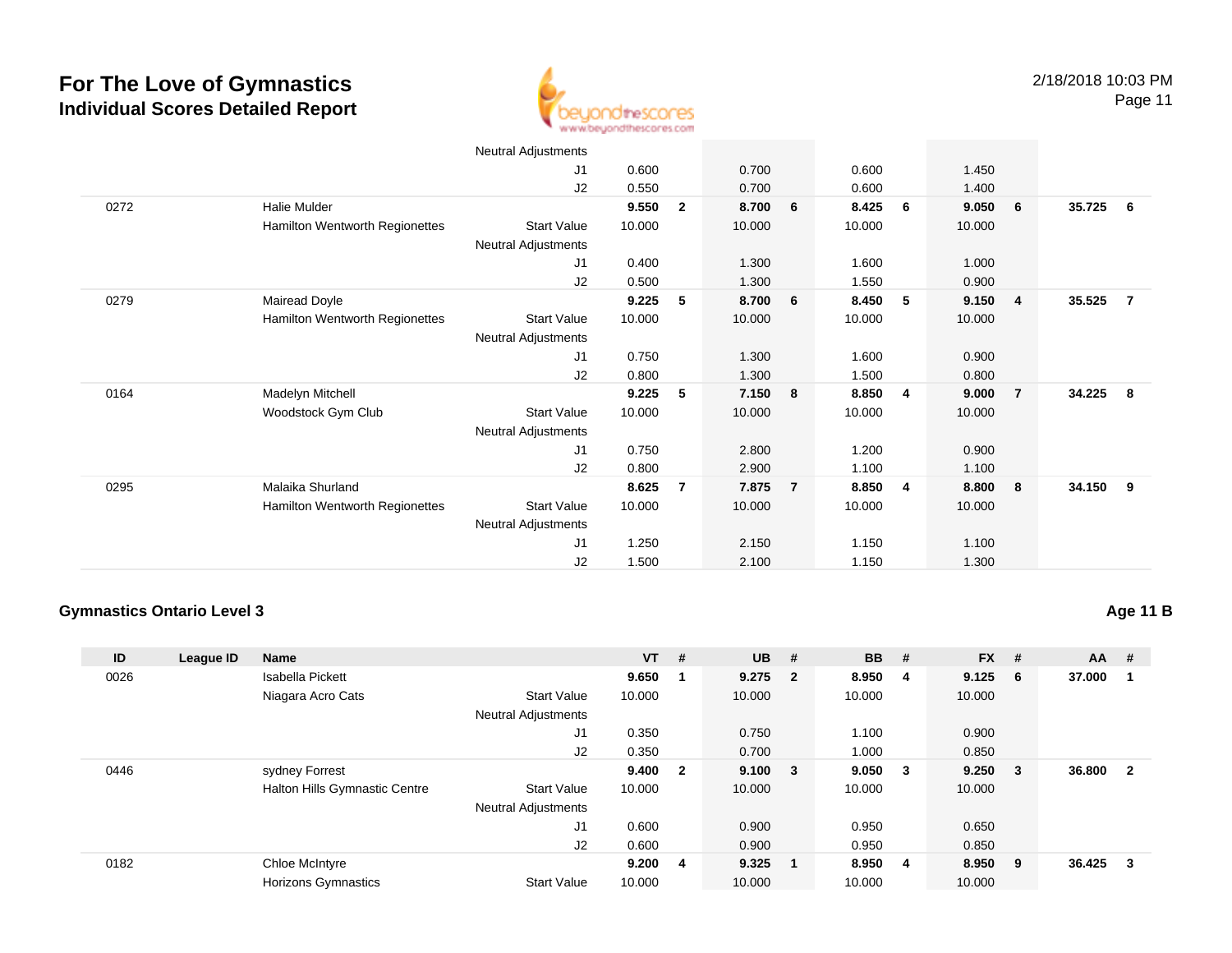

|      |                                                   | <b>Neutral Adjustments</b> |        |                         |        |                         |        |                         |        |                |          |                |
|------|---------------------------------------------------|----------------------------|--------|-------------------------|--------|-------------------------|--------|-------------------------|--------|----------------|----------|----------------|
|      |                                                   | J1                         | 0.800  |                         | 0.650  |                         | 1.150  |                         | 1.100  |                |          |                |
|      |                                                   | J2                         | 0.800  |                         | 0.700  |                         | 0.950  |                         | 1.000  |                |          |                |
| 0285 | Carys Edgcumbe                                    |                            | 9.250  | $\mathbf{3}$            | 8.650  | 5                       | 8.800  | 5                       | 9.325  | $\overline{2}$ | 36.025   | $\overline{4}$ |
|      | Hamilton Wentworth Regionettes                    | <b>Start Value</b>         | 10.000 |                         | 10.000 |                         | 10.000 |                         | 10.000 |                |          |                |
|      |                                                   | <b>Neutral Adjustments</b> |        |                         |        |                         |        |                         |        |                |          |                |
|      |                                                   | J1                         | 0.800  |                         | 1.200  |                         | 1.200  |                         | 0.650  |                |          |                |
|      |                                                   | J2                         | 0.700  |                         | 1.500  |                         | 1.200  |                         | 0.700  |                |          |                |
| 0403 | Sada Nussey                                       |                            | 9.200  | 4                       | 8.075  | 8                       | 9.350  | $\overline{1}$          | 9.225  | $\overline{4}$ | 35.850   | 5              |
|      | <b>Revolution Gymnastics And Sports</b><br>Centre | <b>Start Value</b>         | 10.000 |                         | 10.000 |                         | 10.000 |                         | 10.000 |                |          |                |
|      |                                                   | <b>Neutral Adjustments</b> |        |                         |        |                         |        |                         |        |                |          |                |
|      |                                                   | J1                         | 0.800  |                         | 1.950  |                         | 0.600  |                         | 0.750  |                |          |                |
|      |                                                   | J2                         | 0.800  |                         | 1.900  |                         | 0.700  |                         | 0.800  |                |          |                |
| 0287 | Haiden Tyleman                                    |                            | 9.250  | $\overline{\mathbf{3}}$ | 8.875  | $\overline{\mathbf{4}}$ | 8.450  | $\overline{\mathbf{8}}$ | 9.175  | 5              | 35.750 6 |                |
|      | Hamilton Wentworth Regionettes                    | <b>Start Value</b>         | 10.000 |                         | 10.000 |                         | 10.000 |                         | 10.000 |                |          |                |
|      |                                                   | <b>Neutral Adjustments</b> |        |                         |        |                         |        |                         |        |                |          |                |
|      |                                                   | J1                         | 0.700  |                         | 1.050  |                         | 1.600  |                         | 0.850  |                |          |                |
|      |                                                   | J2                         | 0.800  |                         | 1.200  |                         | 1.500  |                         | 0.800  |                |          |                |
| 0286 | Giulia Toscani                                    |                            | 9.075  | 6                       | 7.900  | 9                       | 9.200  | $\overline{\mathbf{2}}$ | 9.475  | $\overline{1}$ | 35.650   | $\overline{7}$ |
|      | Hamilton Wentworth Regionettes                    | <b>Start Value</b>         | 10.000 |                         | 10.000 |                         | 10.000 |                         | 10.000 |                |          |                |
|      |                                                   | <b>Neutral Adjustments</b> |        |                         |        |                         |        |                         |        |                |          |                |
|      |                                                   | J1                         | 1.000  |                         | 2.000  |                         | 0.850  |                         | 0.450  |                |          |                |
|      |                                                   | J2                         | 0.850  |                         | 2.200  |                         | 0.750  |                         | 0.600  |                |          |                |
| 0275 | Nadia Foot                                        |                            | 9.250  | $\mathbf{3}$            | 8.075  | 8                       | 8.600  | $\overline{7}$          | 9.075  | 8              | 35.000   | 8              |
|      | Hamilton Wentworth Regionettes                    | <b>Start Value</b>         | 10.000 |                         | 10.000 |                         | 10.000 |                         | 10.000 |                |          |                |
|      |                                                   | <b>Neutral Adjustments</b> |        |                         |        |                         |        |                         |        |                |          |                |
|      |                                                   | J1                         | 0.850  |                         | 1.900  |                         | 1.350  |                         | 0.850  |                |          |                |
|      |                                                   | J2                         | 0.650  |                         | 1.950  |                         | 1.450  |                         | 1.000  |                |          |                |
| 0291 | Emma Greenidge                                    |                            | 9.100  | 5                       | 8.175  | $\overline{7}$          | 8.625  | 6                       | 9.100  | $\overline{7}$ | 35.000   | 8              |
|      | <b>Hamilton Wentworth Regionettes</b>             | <b>Start Value</b>         | 10.000 |                         | 10.000 |                         | 10.000 |                         | 10.000 |                |          |                |
|      |                                                   | <b>Neutral Adjustments</b> |        |                         |        |                         |        |                         |        |                |          |                |
|      |                                                   | J1                         | 0.900  |                         | 1.700  |                         | 1.350  |                         | 1.000  |                |          |                |
|      |                                                   | J2                         | 0.900  |                         | 1.950  |                         | 1.400  |                         | 0.800  |                |          |                |
| 0273 | Maya Nezic                                        |                            | 8.975  | $\overline{7}$          | 8.275  | 6                       | 8.600  | $\overline{7}$          | 8.550  | 10             | 34.400   | 9              |
|      | Hamilton Wentworth Regionettes                    | <b>Start Value</b>         | 10.000 |                         | 10.000 |                         | 10.000 |                         | 10.000 |                |          |                |
|      |                                                   | <b>Neutral Adjustments</b> |        |                         |        |                         |        |                         |        |                |          |                |
|      |                                                   | J1                         | 1.000  |                         | 1.600  |                         | 1.350  |                         | 1.400  |                |          |                |
|      |                                                   | J2                         | 1.050  |                         | 1.850  |                         | 1.450  |                         | 1.500  |                |          |                |